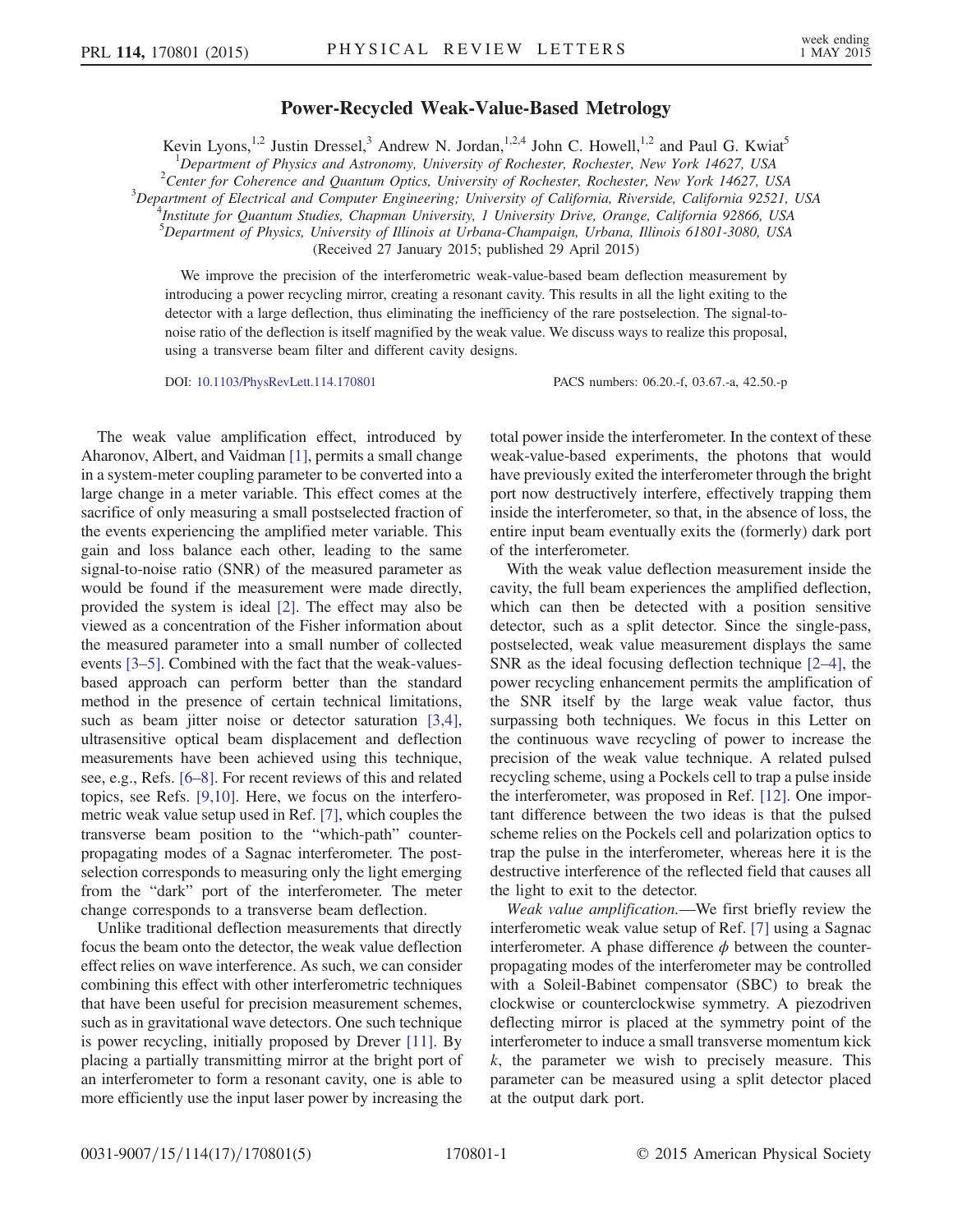<span id="page-1-0"></span>

FIG. 1 (color online). Schematics of weak-value-based metrology with power recycling cavities. (a) Plane parallel cavity. A partially reflecting mirror  $(M_{\text{pr}})$  forms an optical cavity in combination with a Sagnac interferometer, causing all the light to exit to the detector. The tunable phase difference between the counterpropagating arms is controlled by a Soleil-Babinet compensator (SBC). A piezodriven mirror (PM) imparts a small deflection to the beam, which is measured at a split detector. A spatial filter (SF) refreshes the beam profile on each pass. (b) Confocal cavity. A symmetric confocal resonator is established with the curved recycling mirror. Here, the 50∶50 beam splitter (BS) is tilted instead of the mirror (which is now at the focus). A Dove prism (DP) inside the interferometer corrects for the profile flip when the Gaussian beam passes through its focus. The quarter wave plates (QWPs) together with the SBC ensure that the polarization optics leads to the same displacement at the detector on every pass.

We consider a continuous wave laser with a transverse Gaussian profile  $E_0(x) = (N^2/2\pi\sigma^2)^{1/4} \exp(-x^2/4\sigma^2)$  that we have normalized to the average number of available photons N per unit time. The split detector gives a signal as the difference between the number of photons on the left versus right side of the detector,  $S = N_R - N_L$ , per unit time. The signal of the split detector at the dark port is linear in k for the interferometric weak value measurement (assuming  $k\sigma \ll \phi/2 \ll 1$ ) [\[7,12\]](#page-4-5)

$$
\langle S \rangle \approx 2 \sqrt{\frac{2}{\pi}} N_{\text{det}} \frac{2k\sigma}{\phi},\tag{1}
$$

<span id="page-1-2"></span>where  $N_{\text{det}}$  is the total number of photons that are detected out of the initial beam. From a quantum mechanical perspective, we note that the large factor of  $2/\phi$ is related to the weak value of the which-path operator  $\hat{W}$ , given by  $\langle \psi_f | \hat{W} | \psi_i \rangle / \langle \psi_f | \psi_i \rangle = -i \cot(\phi/2) \approx -2i/\phi$ .

Here,  $\hat{W} = |\mathbb{O}\rangle\langle\mathbb{O}| - |\mathbb{O}\rangle\langle\mathbb{O}|$  is defined with the two orthogonal circulating states  $|\circlearrowright\rangle$  and  $|\circlearrowleft\rangle$  of the Sagnac interferometer, and  $|\psi_i\rangle$  and  $|\psi_f\rangle$  are the pre- and postselected states of the interferometer, defined by the phase  $\phi$ and the selection of the port to measure. The weak value effectively amplifies the kick k for each collected photon. The variance of this signal is limited by the detected shot noise  $N_{\text{det}}$ , so the SNR  $\mathcal{R}$  is given by

<span id="page-1-1"></span>
$$
\mathcal{R} \equiv \frac{\langle S \rangle}{\sqrt{N_{\text{det}}}} \approx 2\sqrt{\frac{2}{\pi}} \sqrt{N_{\text{det}}}\frac{2k\sigma}{\phi}.
$$
 (2)

Continuous-wave power recycling.—To introduce power recycling, we modify the previous setup of Ref. [\[7\]](#page-4-5) by adding a partially transmitting mirror, illustrated in Fig. [1\(a\),](#page-1-0) to make the Sagnac interferometer a resonant optical cavity. In the absence of the cavity, the detected number of photons  $N_{\text{det}} = pN$  is small when the postselection probability  $p \approx (\phi/2)^2$  of the dark port is also small. The resulting factor of  $\sqrt{p}$  in Eq. [\(2\)](#page-1-1) thus exactly cancels the amplification of the large weak value factor, and precisely recovers the SNR that one expects from a traditional beam deflection measurement with all the light [\[13\]](#page-4-8), but still with enhanced robustness to some types of technical noise [\[3,4\].](#page-4-2) However, the addition of the cavity will permit the entire input beam to exit the (formerly) dark port and be detected with the amplified deflection. As we will soon show, including the cavity ideally makes  $N_{\text{det}} = N$ , so the large weak value  $\left(2/\phi\right)$  directly amplifies the SNR itself in Eq. [\(2\)](#page-1-1), giving a large prefactor to the standard quantum limit scaling. We note this variation also turns the probabilistic weak value method into a deterministic one with respect to the output port.

To see why such a resonant cavity will permit the entire beam to be detected, consider an initial amplitude  $E_0$  that is incident on a cavity formed by two partially transmitting mirrors with transmission  $t_1$  and  $t_2$  and reflection  $r_1 = \sqrt{1 - t_1}$  and  $r_2 = \sqrt{1 - t_2}$  coefficients. For light inside the cavity, each round trip adds a phase  $\theta$ , which depends on the geometry of the cavity and the wavelength of light, giving a geometric series for the amplitude

$$
E_{\text{cav}} = t_1[1 + r_1 r_2 e^{i\theta} + (r_1 r_2 e^{i\theta})^2 + \cdots]E_0
$$
  
= 
$$
\frac{t_1}{1 - r_1 r_2 e^{i\theta}} E_0.
$$
 (3)

The light reflected back towards the laser is similarly geometric, with the amplitude  $E_r$  being a superposition of amplitudes from light directly reflected from the first mirror and multiple reflections inside the cavity

$$
E_r = \left[ -r_1 + \frac{t_1^2 r_2 e^{i\theta}}{1 - r_1 r_2 e^{i\theta}} \right] E_0.
$$
 (4)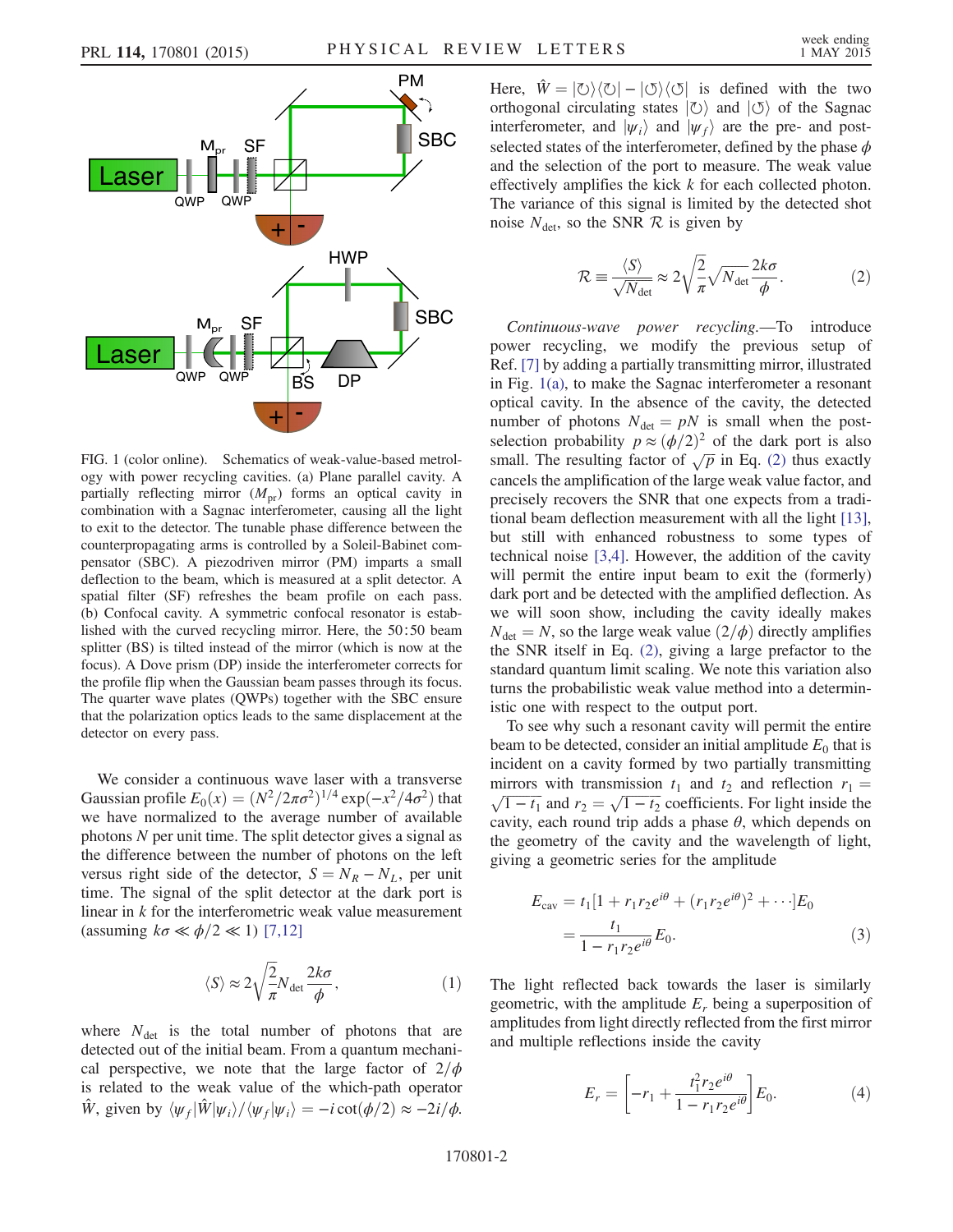If  $\theta = 2\pi n$ , where *n* is any integer, and  $r_1 = r_2 \equiv r$ , then the reflected amplitude is exactly zero, so the power leaving the cavity through the second mirror becomes equal to the input laser power. This condition is known as impedance matching [\[14\]](#page-4-9). In this case the light intensity inside the cavity is amplified above the input laser intensity by a gain factor

<span id="page-2-0"></span>
$$
G \equiv \frac{|E_{\text{cav}}|^2}{|E_0|^2} = \frac{t^2}{(1 - r^2)^2} = \frac{1}{t^2} = \frac{1}{T},\tag{5}
$$

equivalent to the inverse transmission probability T.

We will soon show that these general results may be applied to our weak value amplification cavity formed from one partially transmitting mirror and the partially transmitting dark port of the interferometer. We effectively replace the transmission  $T$  in Eq. [\(5\)](#page-2-0) by the postselection probability of exiting the interferometer,  $T \to p \approx (\phi/2)^2$ . Thus, the large power gain inside the inteferometer allows for the small postselection probability to give the entire input beam out of one port, and no light out of the other port, boosting the SNR of Eq. [\(2\)](#page-1-1) by  $1/\sqrt{p}$ .

Resource counting.—The relative advantages of one technique to another should specify the resources given as a constraint. We note that if the resource is taken to be the number of detected photons, then there is already an advantage in the single-pass weak value experiment over the direct deflection experiment (not considering technical noise sources) [\[7,13\]](#page-4-5). If instead the resource is the total number of photons entering the interferometer, the powerrecycled proposal gives an advantage  $1/\sqrt{p}$  over the single pass experiment for many cycles. Perhaps a fairer way of counting resources is the number of times an interaction takes place. In this proposal, the enhancement in sensitivity is due to an effective power increase, but we stress that the signal does not accumulate for multiple passes. The total number of interactions with the unknown parameter is NM, where  $N$  is the total photon number, and  $M$  is the number of times a photon enters the interferometer. While  $M$  is a stochastic variable in our system, on average it is  $1/p$ , giving  $N/p$  as the total number of interactions, whose square root will be shown to determine  $R$  in Eq. [\(12\)](#page-3-0). Another interesting technique using multiple interactions where the signal scales linearly with the number of cycles while keeping the noise constant is a simple example of signal recycling [\[15\]](#page-4-10). In this case recycled photons accumulate additional momentum kicks on each traversal thereby enhancing the signal. This separate technique can be used together with power recycling as a complementary method, and has already been incorporated in this kind of measurement via an optical lever by the Kasevich group [\[8\]](#page-4-11).

Recycling with flat mirrors.—The remaining requirement for the weak value technique to still work in the presence of the cavity is for the transverse position profile at the beam splitter to be preserved, so that the enhanced deflection remains with each traversal through the interferometer. We now calculate the transverse profile for a beam confined by flat cavity mirrors by adapting the operator approach used in Ref. [\[12\].](#page-4-7) While all intensities in this setup may be calculated from classical wave optics, it is convenient to adopt a quantum state analysis. The flat mirror approach is a reasonable approximation if the roundtrip distance of the cavity multiplied by the finesse is much less than the Rayleigh length of the beam. Later, we will discuss a more realistic cavity design that uses a curved mirror to confine a Gaussian beam.

To determine the steady state beam profile at the detector, we introduce the "system" state  $|\psi\rangle$  spanned by the orthogonal circulating modes  $|\circlearrowright\rangle$  and  $|\circlearrowleft\rangle$  of the Sagnac interferometer, and the "meter" state  $|\varphi\rangle$ , which represents the transverse profile of the beam, with the position amplitude for a single photon given by  $\langle x|\varphi_0\rangle =$  $E(x)/\sqrt{N}$ . The total state in the interferometer is then the tensor product  $|\Psi\rangle = |\psi\rangle |\varphi_0\rangle$ . In what follows  $\hbar = 1$ .

The beam will experience two distinct effects inside the interferometer that depend on the path. First, the tilted mirror couples the system and meter by imparting a momentum kick  $k$  to the transverse beam depending on the path taken, which modifies the state with the unitary operator  $\hat{U}_{PM} = e^{ik\hat{x}\hat{W}}$ , depending on the which-path operator. Second, the SBC produces a net phase shift  $\phi$  between the circulating modes, corresponding to the unitary operator  $\hat{U}_{\text{SBC}} = e^{-i\phi \hat{W}/2}$ . To take into account small but constant losses, we introduce the nonunitary operator  $\hat{L} = \sqrt{1 - \gamma} \hat{1}$ , where  $\gamma$  is the probability of loss per traversal from all optical imperfections. Note that the "loss" of the cavity to the detector via the beam splitter is treated separately.

After entering the interferometer through the 50∶50 beam splitter, the path state becomes an equal superposition of circulating modes  $|\psi_+\rangle = (1/\sqrt{2})(|\mathbb{O}\rangle + i|\mathbb{O}\rangle)$ , which is also the projection state for the bright port. The dark port is correspondingly described by the orthogonal state  $|\psi_-\rangle = (1/\sqrt{2})(|\circlearrowright\rangle - i|\circlearrowleft\rangle)$ . Since  $\hat{U}_{PM}$  and  $\hat{U}_{SBC}$  are the only nontrivial actions on the system Hilbert space, it is convenient to combine their effects with the projection onto the output ports of the interferometer, which produces measurement operators  $\hat{M_\pm} = \langle \psi_\pm | \hat{U}_{\rm PM} \hat{U}_{\rm SBC} | \psi_+ \rangle$  given by

$$
\hat{M}_{+} = \cos (\phi/2 - k\hat{x}), \qquad \hat{M}_{-} = i \sin (\phi/2 - k\hat{x}),
$$
 (6)

where  $\hat{x}$  is the position operator, so  $\hat{M}_{\pm}$  are diagonal in the position basis. Here, we have used  $\langle \psi_+|\hat{W}^n|\psi_+\rangle =$  $(1 \pm (-1)^n)/2.$ 

Zeno refreshing.—After many traversals, transverse beam degradation tends to diminish the signal as discussed in Ref. [\[12\].](#page-4-7) One strategy to solve this problem is to introduce a Gaussian spatial filter as shown in Fig. [1](#page-1-0) [\[16\]](#page-4-12).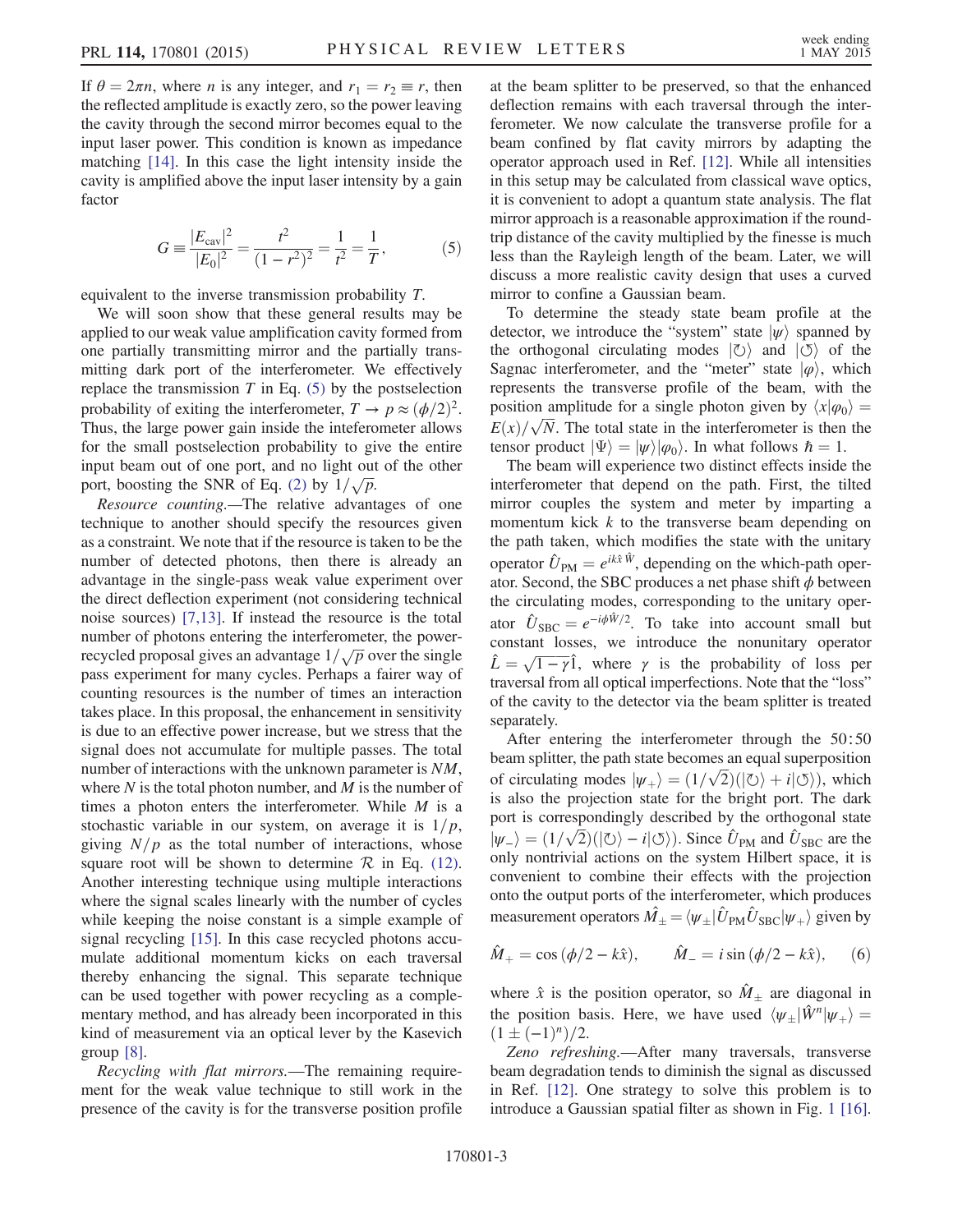Although a spatial filter is not essential for a successful power recycling scheme, we treat it here because it offers a more straightforward analysis compared to other arrangements. The filter acts as a projection back onto the initial state, which can be implemented with an additional projection operator  $\hat{\Pi} = |\varphi_0\rangle \langle \varphi_0|$  so that the (normalized) state after the filter is again given by  $|\varphi_0\rangle$ . The overlap between the one-pass transverse state and the initial transverse state is close to 1, indicating that for the vast majority of the time a photon will pass unimpeded through the filter. This may be interpreted as a Zeno effect, refreshing the transverse profile, which is ideally lossless in the small  $k$ limit as we will now see. The probability of exiting the beam splitter toward the recycling mirror is given by

<span id="page-3-1"></span>
$$
P_{+} = |\hat{M}_{+}|\varphi_{0}\rangle|^{2} = (1/2)[1 + \cos\phi \exp(-2k^{2}\sigma^{2})], \quad (7)
$$

leaving the prefilter normalized state as  $\ket{\varphi'} =$  $\hat{M}_+ |\varphi_0\rangle / \sqrt{P_+}$ . The probability of surviving the filter is given by  $P_Z = |\langle \varphi_0 | \varphi' \rangle|^2$ , and

$$
P_Z = (1/P_+) \left( \int dx \varphi_0^2(x) \cos(\phi/2 - kx) \right)^2
$$
  
= 
$$
\frac{\cos^2(\phi/2)}{\sinh(k^2 \sigma^2) + \cos^2(\phi/2) e^{-k^2 \sigma^2}}
$$
  
\approx 1 - (\phi/2)^2 k^2 \sigma^2 - k^4 \sigma^4/2 + \cdots, (8)

where the last approximation is taken in the weak value parameter range  $k\sigma \ll \phi/2 \ll 1$ . We note that the exact expression for  $P<sub>Z</sub>$  correctly equals 1 when  $k = 0$  for any value of  $\phi$ , while the filter loss is  $k^2\sigma^2\phi^2/4$  to leading order.

This small amount of loss per cycle can be incorporated into the loss from the imperfect optics (e.g., unwanted reflection and absorption events in the cavity) as  $\gamma \rightarrow \gamma + k^2 \sigma^2 \phi^2/4$ , which we assume to be small compared to 1. With the filter included, the transverse beam profile is refreshed every cycle, making the calculations of the manycycle case straightforward. The steady state amplitude exiting the detection port is given by the sum of amplitudes from all traversal numbers

$$
|\varphi\rangle = t\sqrt{1-\gamma}\hat{M}_{-}\sum_{n=0}^{\infty} (r\sqrt{(1-\gamma)P_{+}})^{n}|\varphi_{0}\rangle
$$
  
= 
$$
\frac{it\sqrt{1-\gamma}\sin(\phi/2 - k\hat{x})}{1-r\sqrt{(1-\gamma)P_{+}}}|\varphi_{0}\rangle,
$$
 (9)

where  $P_+ \approx \cos^2(\phi/2)$  is the probability of exiting the recycling mirror port [\(7\)](#page-3-1). Similarly, the steady state amplitude of light reflected back towards the laser is

$$
|\varphi_r\rangle = \left[ -r + \frac{t^2 \sqrt{1-\gamma} \cos(\phi/2)}{1 - r \sqrt{(1-\gamma)P_+}} \right] |\varphi_0\rangle, \qquad (10)
$$

which yields an impedance matching condition of  $r = \sqrt{(1 - \gamma)P_+}$ . Notice that this choice stops any light leaking back through the recycling mirror in the steady state, regardless of the losses involved (as long as the beam remains phase coherent, and its spectral and spatial profiles correctly realign back at the input confining mirror). In the limit of small loss, this corresponds to setting the mirror transmission amplitude  $t \approx \phi/2$ .

Using an initial Gaussian profile as originally considered, the average split detector signal is still given by Eq. [\(1\),](#page-1-2) but now the total number of detected photons is

$$
N_{\text{det}} = N \int_{-\infty}^{\infty} dx |\langle x | \varphi \rangle|^2 \approx N \left( 1 - \frac{4\gamma}{\phi^2} \right), \qquad (11)
$$

<span id="page-3-0"></span>giving all of them minus losses. Therefore, the detector has a SNR of

$$
\mathcal{R} \approx 4\sqrt{\frac{2}{\pi}}\sqrt{N}\frac{k\sigma}{\phi} \left[1 - \frac{2\gamma}{\phi^2}\right].
$$
 (12)

From the spatial filter, the minimum loss for ideal optics is  $\gamma \approx k^2 \sigma^2 \phi^2/4$ , which produces an overall (negligible) loss factor of  $(1 - k^2 \sigma^2/2)$  in the SNR. As predicted after Eq. [\(2\),](#page-1-1) the SNR has been increased by the weak value factor of  $\left(2/\phi\right) = 1/\sqrt{p}$  from the SNR of the single-pass weak value setup (and thus the traditional deflection setup) when the loss  $\gamma \ll \phi^2/4$  is small.

Power recycling with curved mirrors.—While the recycling analysis with flat mirrors is straightforward, this cavity geometry is on the borderline between stable and unstable [\[17\]](#page-4-13). In practice, the beam will be a diffracting Gaussian beam with a curved phase front rather than the collimated beam treated above. To confine such a Gaussian beam in a stable configuration, the radius of curvature of the recycling mirror must match the radius of curvature of the phase fronts to ensure proper phase cancellation at the mirror. This geometry is sketched in Fig. [1\(b\).](#page-1-0) The remaining flat mirrors in our setup have no effect on the confinement properties. The resonant cavity is characterized by its finesse, the typical number of bounces before the beam decays. In order to maximize the gains from the recycling procedure, the finesse should exceed the inverse probability to exit the interferometer to the detector. Placing the beam focus at the far mirror ensures that the symmetry of the interferometer paths is not disturbed by the changing beam waist, enabling proper interference of the clockwise and counterclockwise propagating curved phase fronts at the beam splitter. This geometry defines a symmetric confocal cavity, which has well-established properties. The confocal cavity lies at the other stability extreme of the plane parallel geometry [\[17\]](#page-4-13).

The physics of this cavity is similar to that of the collimated analysis, with a few important differences. The beam will achieve its minimum waist  $\sigma_0$  at the far mirror and its maximum waist  $\sigma$  at the recycling mirror,